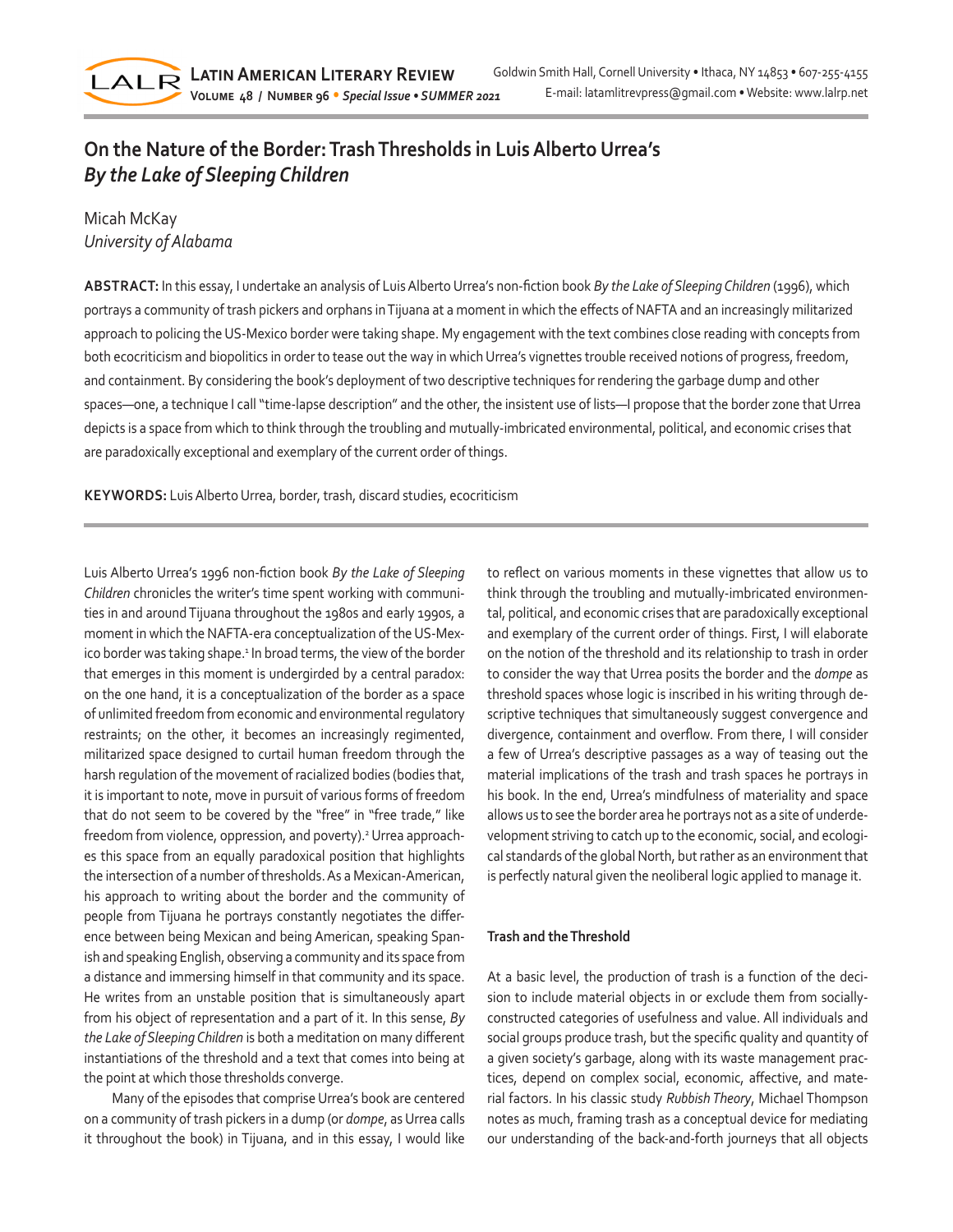are susceptible to making between states of high and low (or no) value. In effect, whether or not something is trash can only be determined by examining the socio-material processes that underlie the way individuals and groups relate to the material objects that surround them. What is more, the relationships between humans and material objects are prone to shift over time and space. Our conviction that one man's trash is another man's treasure is clichéd but nonetheless true. But notions of shifting value are not sufficient to understand trash. Questions of space and social structure are critical to appreciating the true import of the conceptual and material weight of trash in our world. Where do we put trash and what are the social and environmental effects of the siting of waste? What concepts can help us appreciate the stakes at play for human and nonhuman bodies that live in constant contact with trash?

Such questions have no simple answers, but thinking through them is key to understanding the interwoven environmental, economic, and social problems to which contemporary waste management practices contribute and that Urrea attempts to capture in his book. For at least the last twenty-five years, scholars from fields ranging from history and philosophy to environmental science and anthropology have paid increasing attention to what societies do with their waste and how waste and waste management affect specific communities. In addition to Thompson's aforementioned study of waste through notions of economic value, approaches to these questions over the last few decades include both wide-ranging ones, like Greg Kennedy's theorization of trash as an ontological problem arising from human beings' unsettled relationship with nature or Gay Hawkins's treatment of waste practices as central to constructing new ethical and political frameworks, and more granular analyses of specific contexts, such as Kathleen Millar's ethnography of a Brazilian dump that uses the work people do with trash to call into question normative notions of garbage, wage labor, and informality.<sup>3</sup> At the same time, cultural texts like *By the Lake of Sleeping Children* that tackle the representation of waste and waste management have become increasingly common and have generated a great deal of critical attention from scholars who bring to bear the analytical and theoretical tools of their disciplines in a number of exciting, illuminating approaches that can be seen as part of the the recent push to widen the scope of ecocriticism beyond nature writing and schematic dualisms, like nature/culture or city/country.4 Given the way that Urrea highlights the problem of trash as equal parts ecological and social and frames it within issues related to the border, I see great value in contributing to those considerations of the cultural valences of waste by reading his book alongside the concept of the threshold, in particular as it is developed in the thought of Italian philosopher Giorgio Agamben.

For Agamben, the threshold is a fundamental textual and conceptual device that points toward both the positive and negative potential of limits (McLoughlin 189). In works like *Homo Sacer*, *State of Exception*, and *The Open*, he thinks through the threshold in a way that makes apparent the connection between the logic of exclusion and the materialization of power in and through the body. While he does not address issues of waste and disposal in his work, his thinking sheds light on the way trash is produced and people are rendered as trash because it underscores the ease with which bodies—human and nonhuman alike—can be transferred between states of value. In *The Coming Community*, Agamben considers the import of the threshold more explicitly: "The outside is not another space that resides beyond a determinate space, but rather, it is the passage, the exteriority that gives it access" (67). In underscoring linkage, not division, as the fundamental feature of the threshold, that space, which seems to mark the limit between two things is not "another thing with respect to the limit; it is, so to speak, the experience of the limit itself" (68). And the gesture of exclusion, exception, or disposal is essential to establishing the link between what occupies the space on either side of the threshold; that gesture is, in a sense, the very thing that constitutes the threshold as such. As Daniel McLoughlin puts it, for Agamben, the logic of the threshold "is not one of opposition, but of abandonment, in which the outside is included through its exclusion. This means that the threshold is a space where inside and outside enter into a zone of indistinction" (191).

I am struck by the resonance between the logic underlying Agamben's conceptualization of the threshold and the schema we employ to distinguish between useful and useless material objects, or rather, things worth keeping and things that are trash. Even the lexical choices he makes in naming the actions that constitute the threshold—he speaks of abandonment and exclusion—call to mind the act of disposal, the gesture that turns a thing into trash. More to the point, the threshold shows us how things that are opposed to one another, and therefore seem to be disconnected, are in fact inextricably connected via the act of exclusion itself. In other words, the concept of the threshold reminds us that things do not belong to a given category thanks to some inherent quality; rather, the categories in which they are included (or from which they are excluded) are a function of the ceaselessly updated mechanism of exclusion. In much the same way, the production and naming of trash is an effect of systems of classification that are dynamic and open-ended (Hawkins 2-3). It is important to recall that, for Agamben, the threshold is a zone of indistinction, a space in which the precise difference or border between things (inside and outside or political life and bare life, for example) is impossible to identify (McLoughlin 191). This type of indeterminacy is also a basic characteristic of trash. On a purely material level, the decay processes to which trash is prone often obscure the previous identity of a discarded object, a difficulty that is only compounded by garbage dumps, where discards are grouped into a "mountain of indistinguishable stuff that is in its own way affirmed by a resolute dismissal" (Scanlan 14). Trash is the material manifestation of the indistinction of the threshold, the in-between that signals the experience of the limit itself. As John Scanlan puts it, "Between something and nothing; between whole and part; between the body as source of unique being and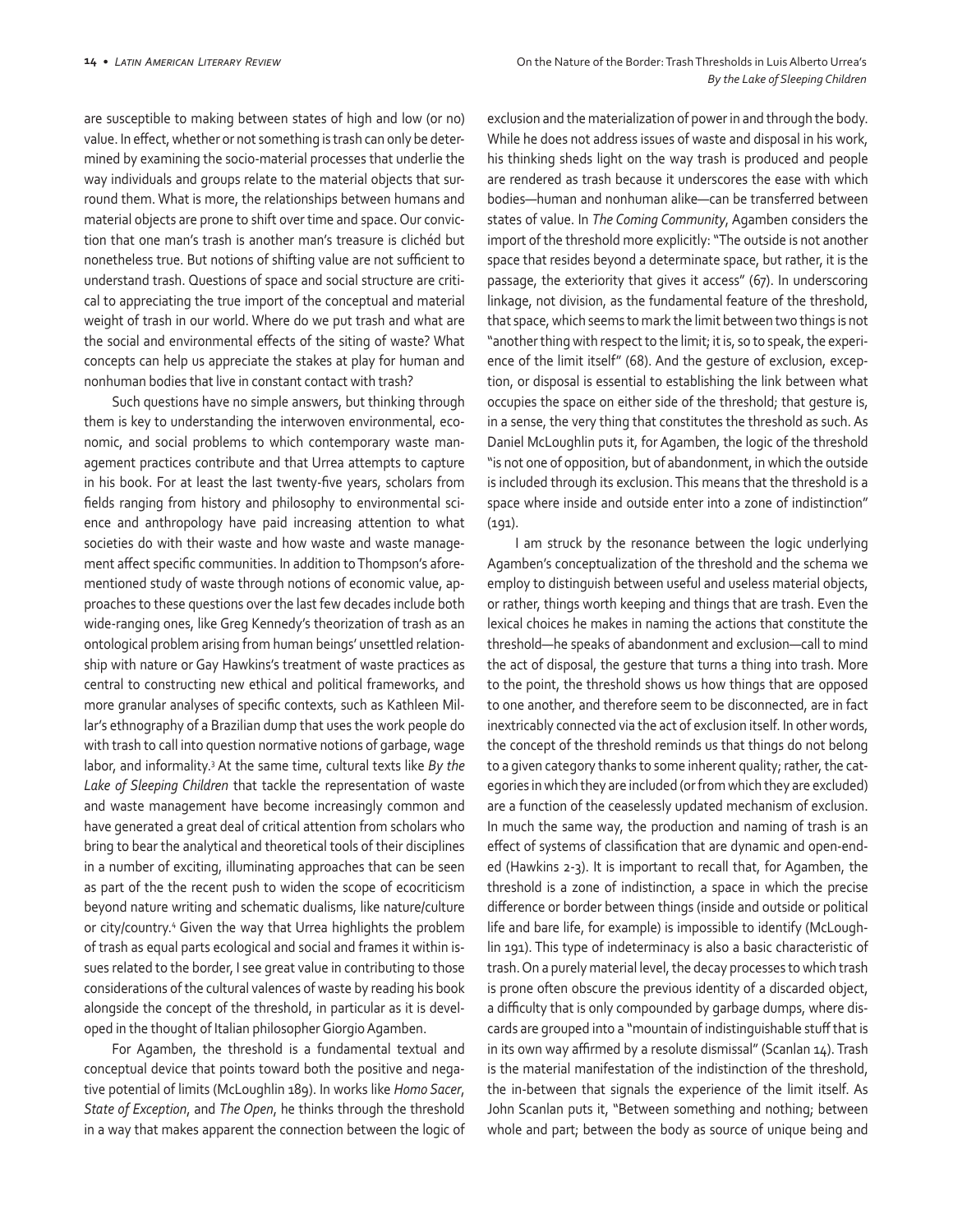the universal matter of the garbaged self. This stateless condition of being one thing and then another (or even being at any time *neither one thing nor another*) symbolizes garbage" (53, emphasis in the original).

From the outset of *By the Lake of Sleeping Children*, Urrea posits his own split identity (as a Mexican, as an American, as a Mexican-American) and his childhood in Tijuana and San Diego as occurring in liminal zones or thresholds between different cultural, affective, and geographic categories. For him, the border is a barbed-wire fence that neatly bisects his heart (4), a phenomenon that simultaneously gathers him into and excludes him from multiple political and social categories and serves as the basis for the voice he cultivates in his writing. Beyond grounding his own subjectivity in this sort of in-between space, he continually highlights the tension between Tijuana's supposed location on a series of cultural, geographical, economic, and temporal peripheries and its centrality in his own life and the lives of the people he portrays in his book and, most importantly, as a key space for understanding the way the world works under the sway of neoliberalism. These tensions and contradictions are neatly translated into temporal terms, as in when Urrea declares, "It is still 1896 in Tijuana. And it is also 2025" (6). This kind of hyperbolic impossibility—a moment simply cannot pertain to both the 19<sup>th</sup> and 21<sup>st</sup> centuries—gives expression to an unsettling truth: the present, which is the threshold between the past and future, contains both within it. Such a notion sheds light on Urrea's observations from what he calls the "*basura* fault line," another instantiation of the threshold (41). A passage describing the evolution of the *dompe* reads:

Once a gaping Grand Canyon, it gradually filled with the endless glacier of trash until it rose, rose, swelling like a filling belly. The canyon filled and formed a flat plain, and the plain began to grow in bulldozed ramps, layers, sections, battlements. New American Garbology affected the basic Mexican nature of the place. From a disorderly sprawl of *basura* to a kind of Tower of Babel of refuse.

Still, the poor Mexicans, transformed now by NAF-TA into a kind of squadron of human tractors, made their way through the dump, lifting, sifting, bagging, hauling, carting, plucking, cutting, recycling. The original *dompe* rules, a set of ordinances that sprang up organically from the people who have to work in the garbage, prevailed.  $(40 - 41)$ 

The dump is a liminal space of encounter for a number of opposing notions: the hollow canyon meets the swollen mountain of garbage, horizontality entwines with verticality, neoliberal technification confronts working human bodies that use age-old techniques, Spanish and English and the waste they name meld into a discursive Tower of Babel and a material tower of trash.

The conjunction of space and time that Urrea depicts is an attempt to capture the impossible: to pin down the in-betweenness of the threshold, the liminal quality of both the border environment in general and the trash dump to which he constantly returns throughout the book. In addition to approaching this task through the themes of the border, trash, and trash work, his efforts to think in and with the threshold are inscribed in the formal elements of which he makes use. Two such formal elements strike me as especially apt at inscribing the logic of the threshold in Urrea's text: first, the way he tends to depict spaces by contrasting their past and present states, a mode that I call time-lapse description; and second, the proliferation of lists throughout the book, a type of recurring compulsion to enumerate that opens up a space for reflecting on the way the book enacts the discursive and material significance of trash. We glimpse both elements in the passage cited above. The dump's present state is inscribed in a longer timeline: the mounds of trash used to be a canyon in the distant past. This difference over time sets the stage for the rest of the description, which unfolds as a series of contrasting elements that exist in a state of ambiguous tension in the material and social practices of the landfill. And those practices are presented in clipped fashion, as a list of activities that proliferate much like the detritus that fills the space.

#### **Approaching the Threshold: Time-Lapse Description**

In order to unpack the way that the book's descriptions of space engage with the passage of time and induce reflection on the threshold, I would like to focus on three descriptive passages, all of which I will quote at length to give a clear idea of the elements at play in Urrea's prose: first, the area surrounding his boyhood home; second, some of Tijuana's *maquiladoras* and their environs; and third, the *dompe*. All of them exemplify the discursive move that I am calling time-lapse description and signal the threshold nature of the spaces Urrea portrays.

In the first few pages of the book, Urrea gives the following description of his childhood home:

My first home, where I stumbled into life and first greeted that astonishment of daylight, was on a hill above Tijuana. The house to the east was already giving way to gravity on the day I was born: it slumped downhill, a wooden trapezoid rushing slowly into the dry arroyo beneath our yards. In the shadow of this woozy building, bananas and pomegranates grew. The poor boys and I scrabbled in the dirt and grit of our street throwing wooden tops to spin in the dust, herding amazingly huge red ants and pillbugs back and forth between the stones, and ambushing each other with bright pink and yellow squirt guns bought at the corner *botica* for the change left over from the kilo of tortillas we were sent to buy each afternoon.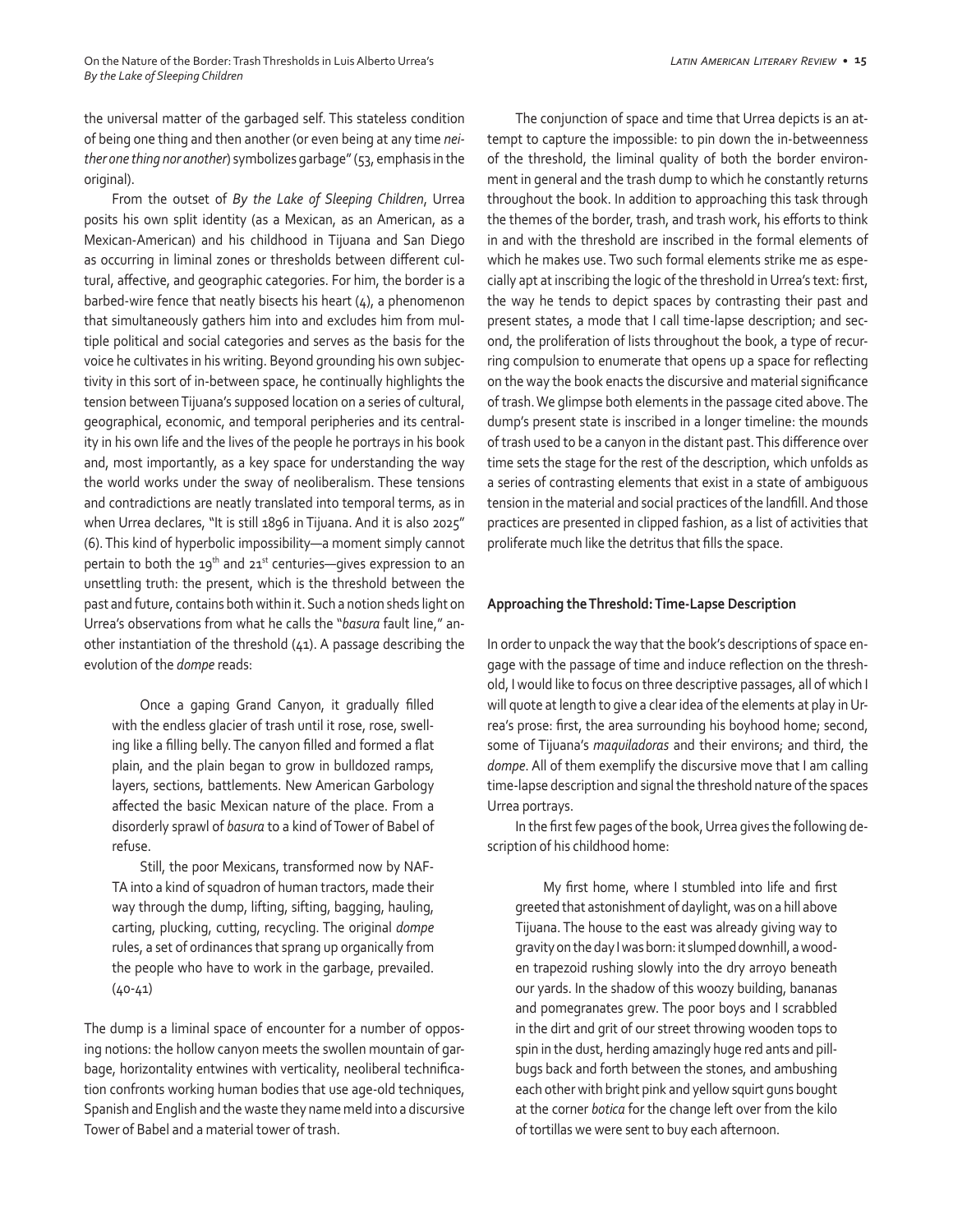And today, these many years later, the house next door has settled like a deck of weathered cards. The banana trees are dead and gone. Little boys like me, however, still play on the hillside. These boys have seen things that we did not even dream of. They have watched Desert Storm, Waco, Beirut, Panama, Rwanda, Bosnia, Colosio, the assassination of the Mexican bishop, Israel's *intifada*, Rodney King, the L.A. riots, Oklahoma City, the Chiapas revolt, the Million Man March, the white Ford Bronco, even the autopsy of a reported UFO pilot—all on *gringo* television, spilling south over the edges of the border as Tijuana's sewage rushes north. (4-5)

The area of Tijuana where the author grew up functions, in this description, as a metonymy of the border itself, and Urrea uses the effects on that space wrought by the passage of time along with his own position as an observer seemingly caught between past and present to signal some of the cultural, material, and environmental implications of the border's liminal position.

The clear visual analog to the shift from one paragraph of this passage to the next—the ground covered between "where I stumbled into life" and "these many years later"—is time-lapse photography, a technique that collapses different moments in time into one act of perception. This is precisely what Urrea manages to do with narrative prose in this passage. And he uses his discursive position on the threshold between past and present to foreground other fractures that structure the experience of the border. The house that shifts from being a rickety trapezoid to a jumbled mess of boards underscores the precarity of the built environment. And just as this image suggests the transience of human shelters, the fate of the fruit trees ("dead and gone") and the disappearance of insect life from one paragraph to the next raises the specter of environmental degradation that is much more explicit elsewhere in the book. Even the main element of similitude that manifests itself on either side of the "before" and "after" that structure Urrea's description—the neighborhood boys playing on the hillside—is subject to the fracture brought about by the passage of time. The change in forms of social relations and technology that is condensed into the shift from playing with wooden tops and plastic squirt guns to receiving the incessant barrage of television airwaves does more than signal the outsized importance of *gringo* media in a globalized world. It also underscores the tension between the neoliberal imperative to generate homogenized experiences and points of reference and the particular experience of living in an economically and environmentally precarious situation on the US-Mexico border in the 1990s. In this sense, the final image of the description is especially potent. The place Urrea evokes is located at the crossroads of two different pipelines of waste: the waves of decontextualized news stories (note how the list format unmoors the events from specific historical contexts, rendering them akin to white noise) that flow south and the sewage that flows north.

If Urrea uses the routines and spaces of childhood to consider the role of media in shaping the experience of life on the border, he turns to the *maquiladora* in his contemplation of the impact of neoliberalism on the environment and the lives of workers. In a key passage, he writes:

All around the former dump […] are the empty shells of future *maquiladoras* […] The *maquis* are waiting for NAFTA to get rolling. So far, the most obvious NAFTA action in Tijuana—still hidden from plain sight—is the purchase of the new *dompe* by Americans. The *San Diego Reader* reports the amazing news that the Texans who now run the dump plan to make \$9 million a year. This figure would be so unbelievable to the garbage-pickers wandering through the heaps like droids, recycling bottles, aluminum, plastic, copper, glass, that they would laugh in your face if you told them […]

*Maquis*, of course, are binational or multinational factories, they sit on their bulldozed hills like raw-concrete forts, and the huts of the peasants ring their walls. Some of them have Japanese names on them, some of them have American names. All along Tijuana's new high-tech highway, el Periférico, you can see them up there, receding into the hazy distance. Headstones for the graveyard of American union labor.

Negra [one of the main people Urrea follows in the book] had a job at Imperial Toys for a while. It was a thrill no more toil in the trash. Besides, her huge pregnant belly limited her severely in her ability to do stoop-work […] At Imperial, she was earning a few cents an hour, but all she had to do was stand in one place on the assembly line. Fourteen hours a day. She was allowed two bathroom breaks, she says. She had to eat lunch standing up. When she tired, eight months pregnant now, and sat down after becoming dizzy, she was fired and thrown out.

Interestingly enough, in its rush to prepare for great profits and an industrial rebirth, Tijuana wildly bulldozed and built, scraped hilltops into canyons and threw roads and factories and warehouses and living quarters together. The utopian workers' condos at the foot of Negra's hill are now, a few years down the line, collapsing. Floors come apart and pancake down on each other. Squatters live in them, their laundry flapping out the windows like curtains. And the raw hills, left unlandscaped and unplanted, came down in the floods and swept into the city, carrying off victims, burying streets and neighborhoods, and costing unreported fortunes to clean up. (25-26)

Compared to the description of Urrea's childhood home, this one approaches the passage of time in a less orderly but perhaps more suggestive way, especially in light of the notion of the threshold.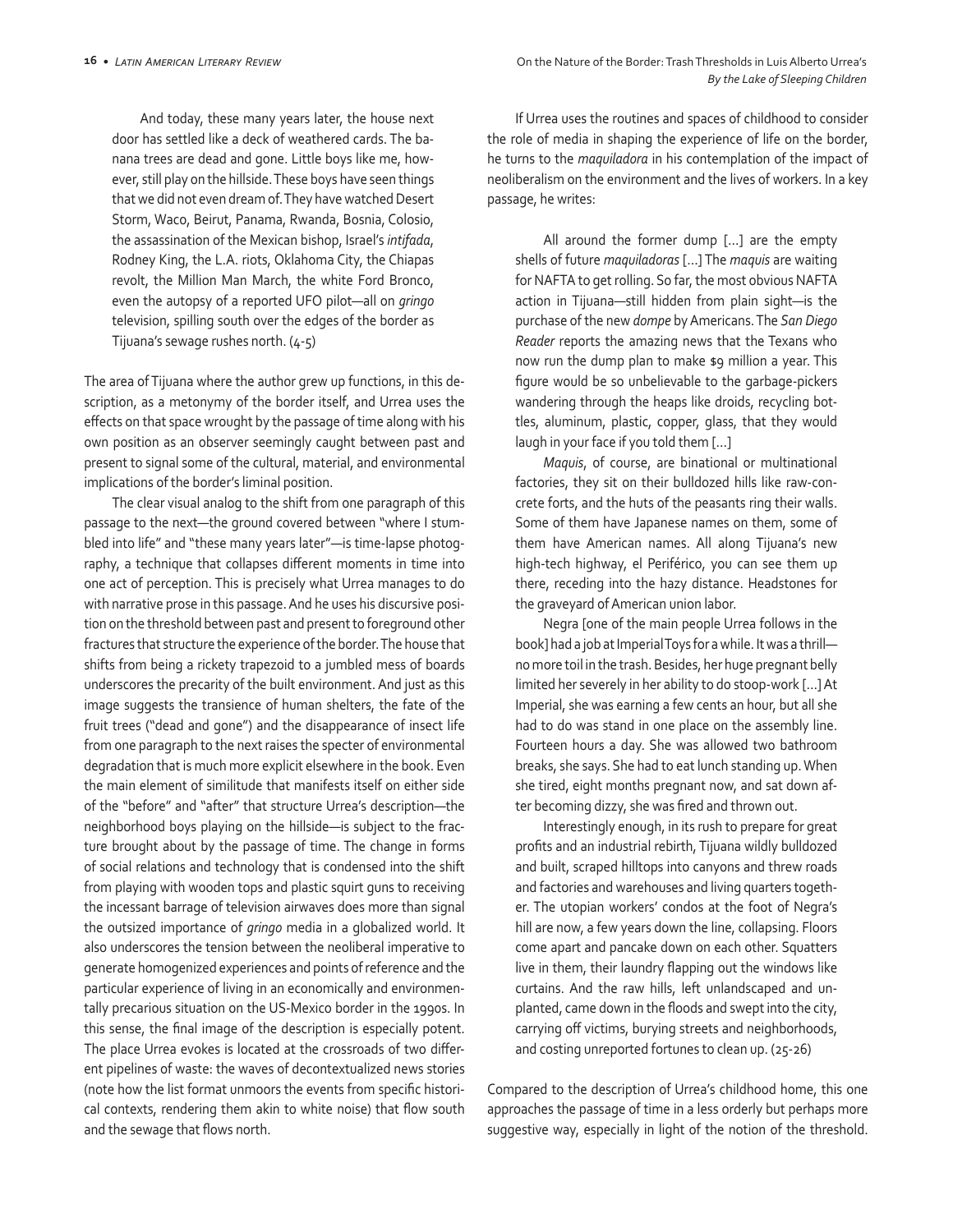The anecdote about Negra's stint in a toy factory aside, the paragraphs that attempt to evoke an image of *maquiladoras* in the reader's mind seem designed to obscure any neat delineation of temporality. Grammatically speaking, the generalized use of verbs in the present tense make it seem clear that Urrea is describing these factories and their environs as he sees them in his present moment: the empty shells *are* found around the former dump, they *are* binational factories that *sit* on bulldozed hills from where you *can see* the new highway, some of them *are now collapsing*. However, other elements destabilize that perspective from the present by gesturing toward both the past and the future. At certain moments, all three temporal planes appear at once, as is the case in the opening sentence of the description: the building project Urrea is looking at portends what is to come ("empty shells of future *maquiladoras*"), but it is centered around the *former* dump, a vestige from the past that will never really go away. The future and past also collapse into the present in the way Urrea describes the Periférico as a high-tech highway that we could imagine is supposed to pave the border region's way into the  $21^{st}$  century and whose landscape of hulking factories memorializes the now-defunct clout of union labor in the United States.

Besides these sentence-level moves that blur the temporal framework of the description, the way the passage is structured as a whole manages to highlight the threshold quality of this zone of the border by turning time on its head. As I have already noted, the *maquiladoras* themselves are patently being described as they are in the present, but that present is inflected in a way that orients it first toward the future, then toward the past. The first two paragraphs look toward the future: newly-constructed *maquiladoras* wait for NAFTA to ramp up, the owners of the new dump anticipate multimillion-dollar profits, Tijuana's industrial belt seems poised for technological development, and even trash pickers are portrayed as droids, robots from the future. The next paragraph is a jarring shift into the past tense that begins as a *maquiladora* success story and ends with the inhumane but predictable disposal of Urrea's friend Negra from the workforce, precipitated in part by the company's desire to increase efficiency through the regulation of the waste human bodies produce. Then, as the description of the zone for Tijuana's *maquiladoras* snaps back into focus in the passage's final paragraph, the image of squatters occupying collapsing housing for workers seems to suggest that the *maquiladoras* are the ruins of a past civilization. At the same time, this scene is redolent of a version of the future that fans of post-apocalyptic narratives easily recognize. But, on whole, this passage is not a description of the past or the future. It is a portrait of the present that, both formally and thematically, reflects the in-between, threshold quality of life under neoliberalism. In Urrea's telling, it is a present stuck between the ruins of the past and an increasingly uncertain future. By showing us the *maquiladora* in this way, he manages to critique the way the neoliberal present erodes the wellbeing of humans and the environment. The economic order that the *ma-* *quiladora* represents does not solve the problems of underdevelopment; instead, it lays waste to workers like Negra who cannot keep up with the unreasonable demands it makes on their bodies and leaves the landscape scarred in a way that augurs ever more precarious futures for those who live there.

The final time-lapse description I would like to consider shares more of a structural affinity with the descriptions of the dump and Urrea's old neighborhood that I cite above in the sense that it moves more clearly from past to present, transmitting the passage from one timeframe to another in a way that allows the reader to experience it in one act of perception. However, its portrayal of environmental degradation also chimes with the closing image of the passage on *maquiladoras*, which notes how the modifications made to the landscape so it could accommodate the presence of new factories and workers and the movement of consumer goods led to erosion and flooding. In line with such an appreciation of the ecological consequences of development, Urrea describes the *dompe* as follows:

One end of the dump had been closed off by the new trash mountain. A small valley had been sealed at one end, where the runoff would have originally formed a nostalgic little waterfall into the little Edward Abbey desert canyon and run on to the sea. Deer would have frolicked at its base; jackrabbits, coyotes, foxes, hawks, owls, rattlesnakes, tarantulas, three kinds of daisies, locoweed, gourds, raccoons, lizards, tortoises, skunks, wild goats, cottonwoods, berries, grapes, small fish, crawdads, butterflies, pottery shards, arrowheads, lions, morning glories, corn, Queen Anne's lace, would have flourished along this glittering little creek. Now, however, the northern arm of the landfill had cut off the vale and the small bed of the waterway. The canyon itself, as we know, was long gone. Kotex, Keds, Kalimán comic books, and ketchup bottles frolicked there now. (44)

Here, Urrea writes a description of a key space in a way that invites the reader to stand beside him and take in a panorama of that space as it exists in the present. He begins by emphasizing how a natural feature of the landscape, the concavity of a valley through which a stream once ran, is now a depository of waste. Here culture and nature are interfaced with one another, and in this threshold zone waste management becomes a procedure for transforming one type of natural feature (an idyllic valley) into another (a mountain of trash).

In casting the erstwhile valley and the new mountain as "natural" features, I do not mean to suggest that they are not different from one another in ontological terms or with regard to the moral and ethical questions they raise. Rather, following the grain of Urrea's prose, it strikes me that both of the features that dominated this landscape at different moments were the result of a complex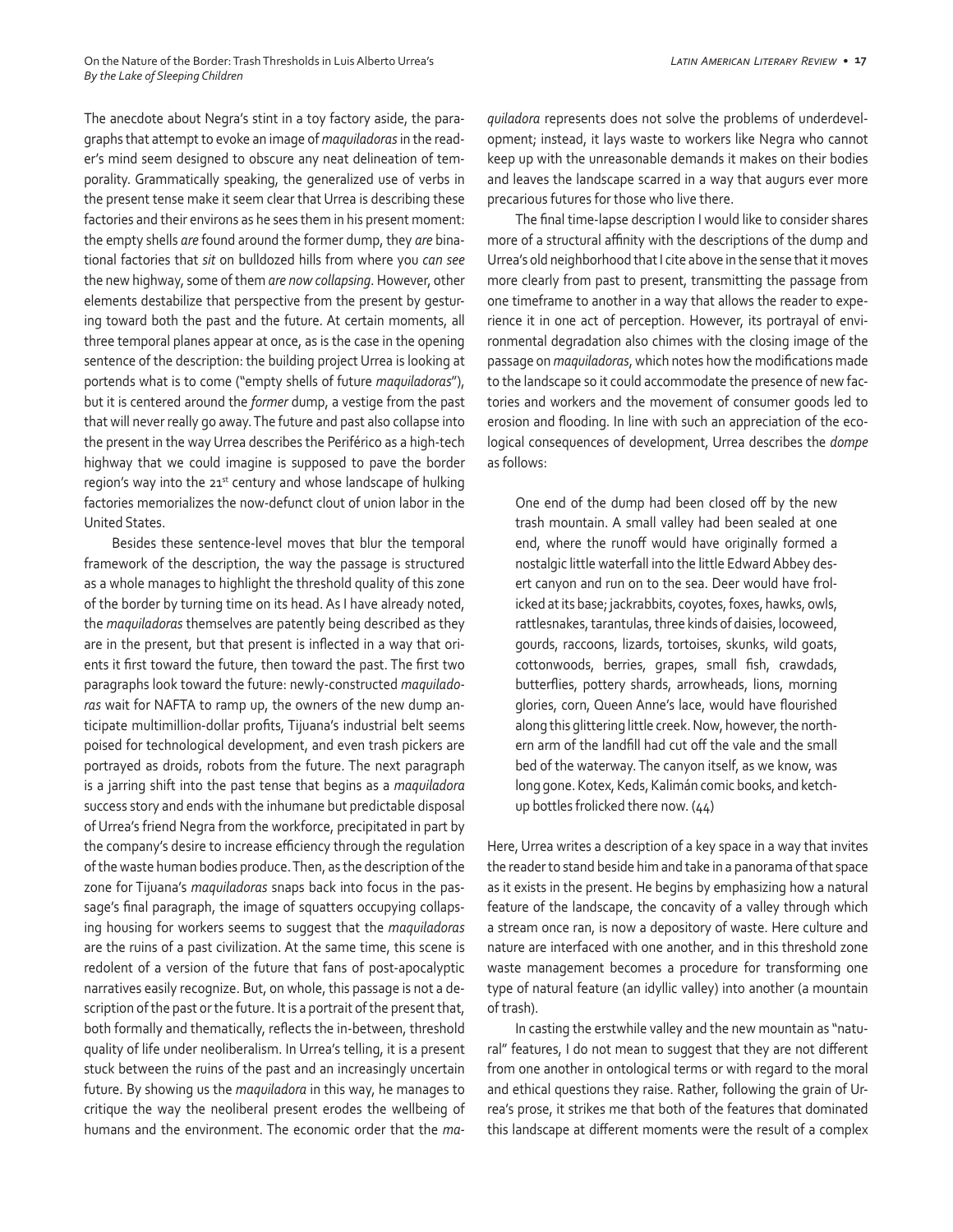series of material processes and networks. On balance, one of these series tended to perpetuate an abundance of life forms, while the other foreclosed most of them.

So while Urrea uses the same formal feature to evoke the material reality of both valley and mountain—the list, a feature whose deployment I consider further below—there is an important difference in tone between the two lists that underscores this gap in the potential for sustaining life. While contemplating the dump, Urrea begins to invoke the imagined pre-dump past of the space with a dose of ironic detachment. The preciosity of his adjectives (the "nostalgic" waterfall and the "Edward Abbey" canyon) and the almost saccharine-sweet verb "frolic" seem to be to a sort of defense mechanism for dealing with the overwhelming nature of the dump. But as the list of what Urrea imagines as the space's former inhabitants wears on, any sense of detachment fades under the sheer abundance and beauty of the biotic community that would have made a home there. And the return to the present reality of the dump snaps us out of this reverie, reinstating the previous ironic distance through the repetition of the verb "frolic" and the alliterative list of crass consumer products that have squeezed out other forms of life.

Like the other descriptive passages I analyze above, this description of the dump does more than round out a particular setting with details that help the reader imagine it. It also takes into account the temporal dimension of space, opening the present to the past in a consideration of what is lost and gained in the passage of time. All of these time-lapse descriptions operate under a similar logic: they collapse different moments in time into relatively brief descriptions of a given space in the present in order to highlight the way the past (and even the future) inhabits the present. In other words, the present, as Urrea portrays it, is a threshold, a zone that is, by definition, *not* the past and *not* the future but, paradoxically, is always intervened by both. Such a presentation of the threshold quality of the experience of time is especially significant given the equally notable threshold quality of the spaces Urrea describes: his old neighborhood, a space in between the domestic and public spheres; the *maquiladora*, an industrial space that blurs the lines between nationstates; and the garbage dump, a threshold between the useful and the useless, nature and culture, and a social limit zone.

#### **Proliferating Thresholds: Lists**

In order to round out this reflection on the way that the concept of the threshold is inscribed at a formal level in *By the Lake of Sleeping Children*, I would like to turn briefly to another feature of Urrea's prose that suffuses the text from beginning to end: the list. A cursory search of the book would yield at least a couple dozen examples of sentences shifting from relatively complex structures to the rote syntactical arrangement of nouns (or phrases functioning as nouns) following one after another in sequences of varying lengths (all of

the time-lapse descriptions I quote above, for instance, have lists in them).

Why does Urrea turn to lists so readily throughout his book? More to the point, what interpretive possibilities does this reliance on lists open up? One answer has to do with the material reality that Urrea attempts to represent in his prose: trash itself. If trash can be thought of as a bunch of miscellaneous items gathered together and stored in a specific place (like a waste bin or a garbage dump), then the list offers itself as a useful linguistic analog for trying to capture in prose the experience of the spaces trash occupies. It comes as no surprise, then, that several of the book's lists can be found in passages related to the *dompe*. There are straightforward lists that rattle off the kinds of work that goes on there, noting how groups of trash pickers go "through the dump, lifting, sifting, bagging, hauling, carting, plucking, cutting, recycling" (40-41). Likewise, there are lists woven into passages that convey the glut of material in the dump and its troubling vitality, as when Urrea describes what he sees upon arriving at the dump on a windy day:

And from the hill of trash, hundreds, perhaps thousands, of plastic bags—tan bags, blue bags, white supermarket bags, black trash bags, yellow bread wrappers and video store bags—along with long streamers of computer paper, sheets of notebook paper, newspapers open like wings, ribbons of toilet paper, tissues like dancing moths, even half-dead balloons, are caught in a backdraft and are rising and falling in vast slow waves behind the hill, slow motion, a ballet in the air of this parti-colored landscape, looking like special effects, like some art department's million-dollar creation, Lucifer's lava lamp, silent, ghostly, stately, for half a mile, turning in the air, rolling, looping. (49-50)

This single sentence extends the clipped rhythm of the easy-tofollow enumeration of types of bags and paper in the landfill into a more figurative, chaotic register that evokes an experience approaching the sublime in its melding of the aesthetic and the horrific. In this sense, the list is an ideal rhetorical tool for representing garbage. Beyond its potentially infinite capacity for growth through the accumulation of one element after another, a list's grammatical simplicity belies a tension between order and disorder, containment and overflow, that is strikingly similar to the anxieties and challenges that waste management raises. Urrea's description of the windswept landfill shows how easily order (both syntactical and material) can tip over into disorder.

However useful the list is as a way to approach representing spaces where trash accumulates, its importance in Urrea's portrayal of the "secret life of the Mexican Border"—as he puts it in the book's subtitle—goes beyond its mimetic function. Aside from cataloging trash and scavenging practices, lists appear throughout the book in passages related to economics, politics, agricultural products and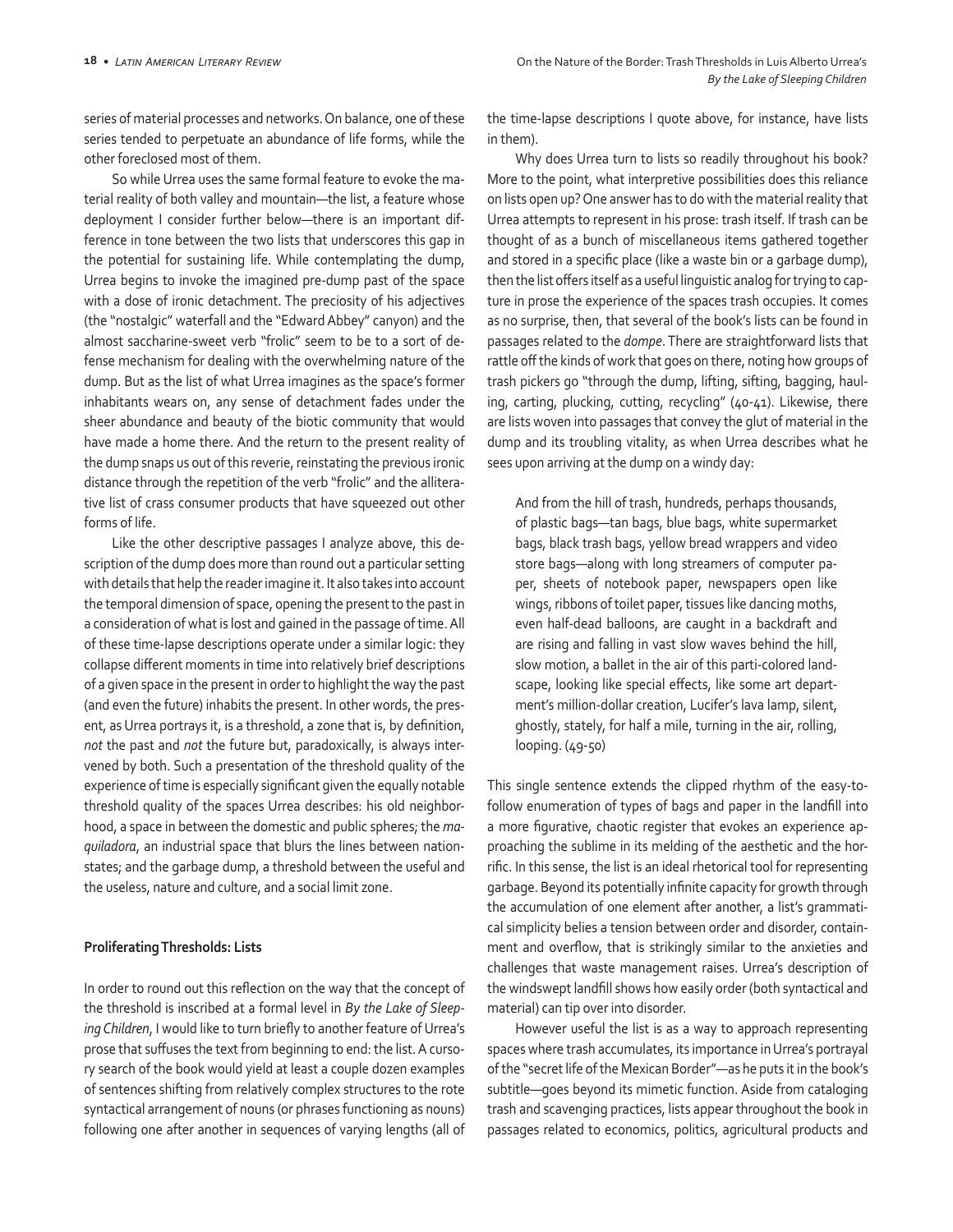practices, consumer goods, news and other media, social practices, and more. For example, an extended reflection on Tijuana (and the border in general) toward the beginning of the book includes a vertiginous list of recent events of note. It begins with "NAFTA, for example; the astonishing Proposition 187; the rise of PAN and breakaway political movements; the surge in drug cartel shenanigans; the advent of Tijuana's spit-and-polish border cops, the Beta Group; various executions and shootouts; border closings, new fences, interdiction programs; amazing floods that ravaged downtown Tijuana," and continues with allusions to drought, economic and political woes, and racist tourists (8-9). Lines below this passage, the geography of the border itself is presented in the form of a list of cities: "Tijuana, Mexicali, Nogales, Nuevo Laredo, Ciudad Juárez, Reynosa, Matamoros, and their various sister cities" (9). This is followed by a series of enumerations of the cultural and material practices and products that proliferate on the other side of the border, ranging from pop culture figures—"Starsky and Hutch, Mickey Mouse, Madonna, those buff lifeguards on *Baywatch*, Michael Jackson, Sharon Stone" (10)—to places to go and ways to get there—"elevators, escalators, sidewalks, bays, beaches, parks, buses, bicycles, cars, jets" (10)—and, finally, what we could call various and sundry items—"Kotex, sprinklers, floors, canned frijoles, Twinkies, Hulk Hogan, *Playboy*, three-ply scented toilet paper, rich motels, low riders" (10).

This portrayal of the cultural, political, and material reality of the border as a series of lists is overwhelming. Each element, whether it be a noteworthy news event, an icon of popular culture, or a disposable consumer good, troubles the reader by suggesting a network of referents that should provide explanation while simultaneously withholding that context. This is not to say that the lists do not make sense because they do; instead, what I am suggesting is that the sense they make relies on intuition instead of explanation. The very format of the list, with its flattening of grammatical complexity, refuses to make distinctions among the elements that constitute it and gives the impression that all those elements are interchangeable. What is more, the lists Urrea crafts in this extensive passage could conceivably stretch on interminably, but the exigencies of writing the story he wants to tell put a limit on such proliferation. The rhetorical effect of these lists, then, is to signal a series of thresholds: the limit space between allusion and explanation, specificity and homogeneity, proliferation and containment.

Elsewhere, Urrea narrates the arrival of a van full of charitable donations for the community of people living around the dump sent from the US side of the border. The van is full of canned food. As Urrea notes, "It's a strange mixture, and some of it will have to go to the pigs because nobody knows what to do with it" (173). The overwhelming constellation of cultural practices and objects that exemplify US culture and constitute its perverse allure is reduced to a mishmash of unwanted canned goods, castoffs sent south of the border like so much trash: "Veg-All. Creamed corn. Pear halves. Pumpkin pie filling. Pickled beets. Spam. Corned beef hash. Beefaroni. Tuna. Sauerkraut. Carnation condensed milk. Smoked oysters. Something without a label, flecked with rust. Alpo" (173). These goods, donated as an afterthought, as a way of disposing of useless pantry items, stand in sharp contrast with the contributions Mexican migrants make to the United States, which, once again, Urrea presents in a series of lists, noting that immigrants are the financial backbone of companies like "Dole, Green Giant, McDonald's, Stouffers, Burger King, the Octopus Car wash chain, Del Monte, Chicken of the Sea," and that their work includes "midnight shifts, front lawn raking, pool scrubbing, gas station back rooms, bluejean stitching, TV assembly, athletic-shoe sole gluing, shit-taking, shit-scrubbing, shit-eating" (18). What is more, immigrants' financial contributions are enumerated in list fashion: "Gasoline, food, medicine, speeding tickets, alcohol, clothes, shoes, aspirin, used cars, English classes, community college textbooks, toothpaste, movies, used furniture, televisions, pets, pet food, underwear, pencils, gym clothes, school lunches, tampons, tobacco, bus fares, postage, hamburgers, Coca-Cola, bank accounts, credit cards, interest" (20). In addition to the rhetorical effects considered above, these lists throw into relief the social and material manifestations of the threshold that is the US-Mexico border. Instead of portraying the two nations as separate entities that happen to butt up against each other, they underscore the ways in which the United States' political, ideological, and discursive investment in constituting itself through the exclusion of Mexico and Mexicans betrays the essential role played by the latter in that process: not only does Mexico absorb material goods that are unwanted in the US, but it also plays a key role in building and maintaining the material conditions that make it possible for certain people in the US to decide to send their unwanted canned goods south of the border.

This rehashing of the lists that pop up across Urrea's book could continue, but the examples I give suffice to show that their function goes beyond an attempt to represent trash with language—although they certainly do just that. By using the same formal device to write about trash and trash dumps, current and historical events, popular culture, labor, food, the economy, and more, Urrea creates a rhetorical echo that resounds throughout the book. Given the centrality of the dump in the stories that Urrea tells and how wellsuited the list is to representing the trash that fills that space, all of the other lists cannot help but remind the reader of the *dompe*. And this resonance is only strengthened when we take into account the list's formal ability to enact the concept of the threshold by highlighting its location between proliferation and containment, order and disorder, grammatical lack and referential excess. The result is an aesthetically and rhetorically effective rendering of the threshold quality of life on the border, both in and out of the dump.

\*\*\*

In emphasizing the formal techniques that Urrea deploys, I hope not to have lost sight of what is at stake in his attempt to capture the ex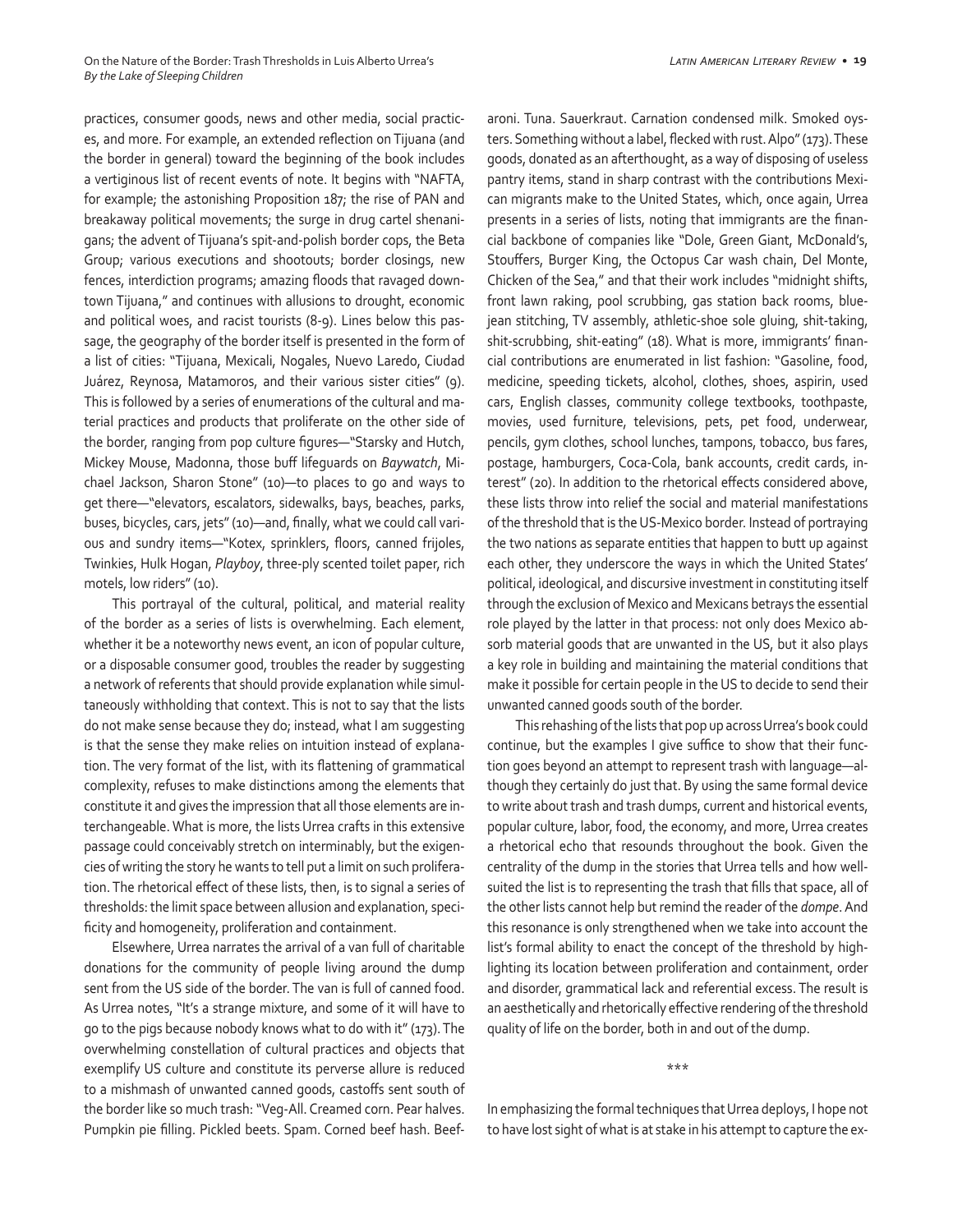perience of life on the US-Mexico border at the dawn of the NAFTA era. It is, I think, a book that is more concerned with focusing the reader's attention on the ethical, political, economic, and ecological questions that the border region poses than foregrounding its own writerly qualities or rhetorical strategies. However, it is precisely those formal techniques that generate and sustain Urrea's complex approach to that experience of life. His time-lapse descriptions and proliferating lists compel us to reconsider the notion that the passage of time inevitably brings progress and show us how garbage and the way we deal with it are necessarily linked to other social, economic, cultural, and political phenomena. By thinking with the threshold, approaching the spaces of the border in a way that emphasizes their temporal in-betweenness, and suggesting that the limit quality of the garbage dump manifests itself in many other areas of life, Urrea does more than denounce the injustice that neoliberalism visits upon human communities. In a way that anticipates notions of capitalism as a strategy for organizing nature that have been developed in the quarter century since its publication, *By the Lake of Sleeping Children* portrays the advent of neoliberal economic policies as techniques for extracting value from the biotic communities that inhabit the border region until there is no value left and they can be cast aside like so much trash.<sup>5</sup>

The complex environmental stakes underlined in the book always seem to lead back to the dump, that ultimate threshold space that exists ambiguously in between past and future, nature and culture, life and death. In an especially horrific sequence, Urrea recounts how recent flooding had unearthed the remains of a number of children who had been buried next to the dump, creating a lake of sorts (this is the "lake of sleeping children" that gives the book its title). Such a scene is hard to stomach, but Urrea forces the reader to confront it and consider his or her own part in bringing it about when he says, "Swim in this lake for a minute […] Jump in you own it: it's Lake NAFTA" (46). A subsequent vignette in which he tells a story about the dump, opens with "Imagine this," (49), a command that invites us as readers to activate our imaginations; at the end of the episode, he concludes with the rhetorical question "Can you imagine such a scene?" (51) as a way of underscoring the generalized inability to imagine, understand, or identify with what has been told. This command and this question ("Imagine this..."; "Can you imagine such a scene?") are key rhetorical elements for framing all of the book's scenes of the *dompe* and its role in the life, economy, and nature of the border. In this sense, by simultaneously commanding us to enact our imaginative faculties and calling them into question, Urrea signals the representational limits of the scenes he narrates, his ability to narrate them, and our ability to perceive them. By the same token, however, it is only through attempting to tell the story (and listen to it) that we can glimpse the thresholds that bind us.

#### **NOTES**

1 Born in Tijuana in 1955 and raised in both Mexico and the United States, Urrea is one of the most visible Mexican-American writers in the US literary sphere. The experience of the border and living between cultures that he portrays in *By the Lake of Sleeping Children* is a through line in all of his work, which is comprised of some 16 books of fiction, poetry, non-fiction, and memoir.

<sup>2</sup>Suffice it to say that the US-Mexico border has received a great deal of attention from academics, the media, and cultural agents; giving an adequate summary limited even to recent academic studies of the border is beyond the scope of this essay. However, I would direct readers' attention to two books that delve into the border's many paradoxes and tensions with great critical intelligence and explanatory aplomb. First, Claire F. Fox's *The Fence and the River* is a study that was undertaken in the years leading up to and just following implementation of NAFTA and therefore offers an analysis of border culture and politics from roughly the same moment as Urrea's book. Fox highlights contradictory discourses on freedom as they are registered in literature, cinema, photography, video, and performance art (including brief mentions of *By the Lake of Sleeping Children*) in order to show that "the border […] must be understood as polyvalent, as a place where urban and rural, national and international spaces simultaneously coexist, often in complex and contradictory ways" (2-3). Additionally, in her analysis of the discourses evident in cultural production on the border, she does not lose sight of "the materiality of this 'constructed space' and the power it has to affect and structure the lives of those crossing it and divided by it" (14). A more recent book, Thomas Nail's *Theory of the Border*, underscores the tension between globalization's ideal of unfettered movement and the material constraints that border infrastructure—fences, walls, checkpoints, detention centers, biometric tools—places on bodies (1). Of particular relevance to the arguments I make in this essay is Nail's theorization of the "in-betweenness" of the border: it is a division that both separates and joins, a conceptual and physical space that simultaneously includes and excludes, and a geopolitical zone of relatively seamless continuity for some and stark division for others (2-5). The border is, in other words, a threshold.

<sup>3</sup>This is just to name a very few of the book-length studies on waste that have been published recently. Two excellent resources for tracking emerging developments on the study of waste are the Discard Studies website (Liboiron et al.) and the online interdisciplinary academic journal *Worldwide Waste*.

4 The number of worthwhile contributions in this vein is far too great even to be able to give a representative sample here. Considering only book-length studies that focus on the representation of waste in the cultures of Spain and Latin America, interested readers should consult Gisela Heffes's *Políticas de la destrucción / Poéticas de la preservación*, Maite Zubiaurre's *Talking Trash: Cultural Uses of Waste*, and Samuel Amago's *Basura: Cultures of Waste in Contemporary Spain*. All of these works are exemplary of what Lawrence Buell calls the third wave of ecocriticism in that the discourses they engage with have clearly left behind the debates about the nature of nature that characterized early works of ecocriticism and instead take up the task of examining both human and nonhuman experience in environmental terms (21-22).